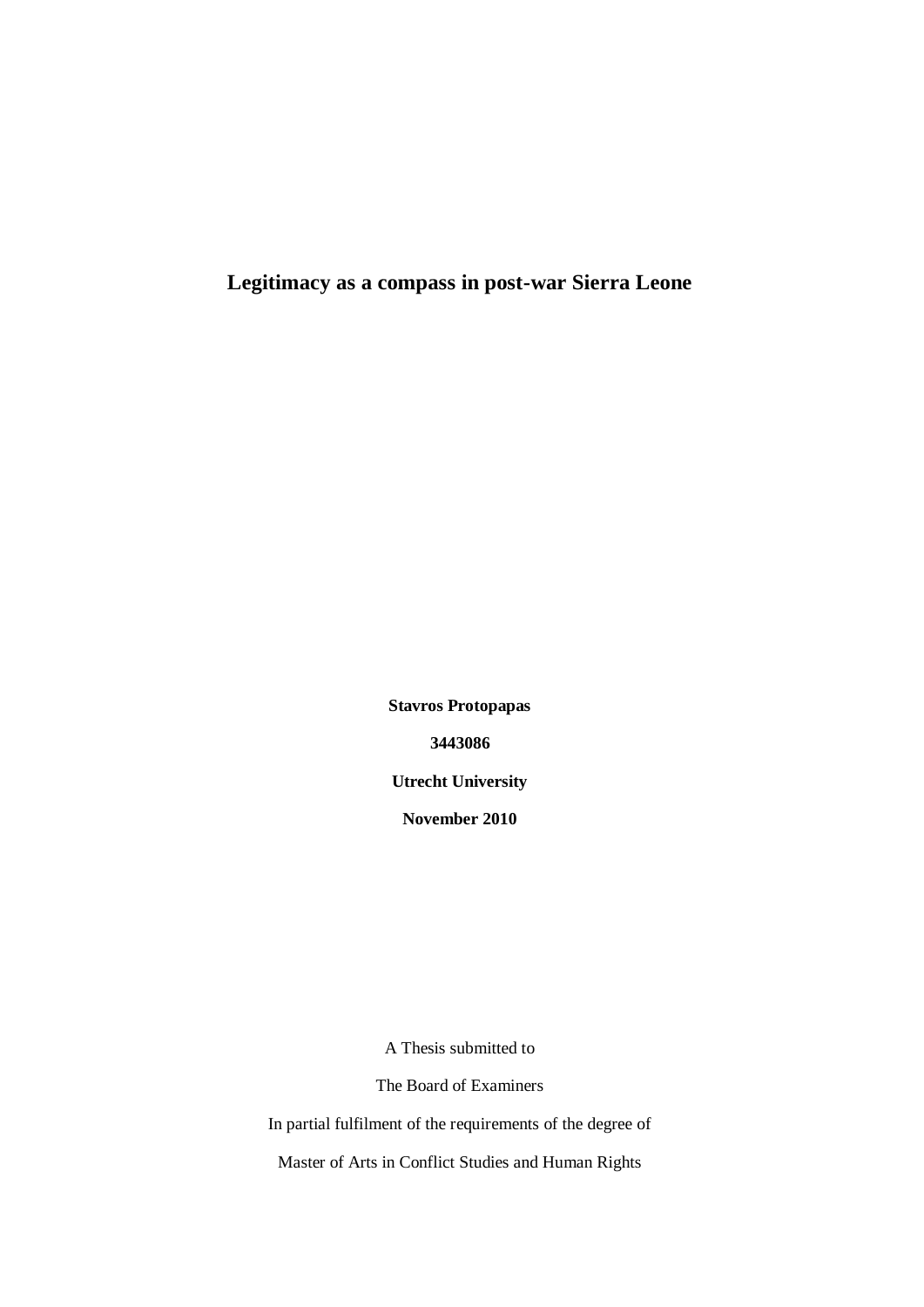Name of Supervisor: Dr Mario A. Fumerton

Date of Submission: 12<sup>th</sup> November 2010

Programme trajectory followed: Research and Thesis Writing only (30 ECTS)

Word Count: 25.802 (including Appendix)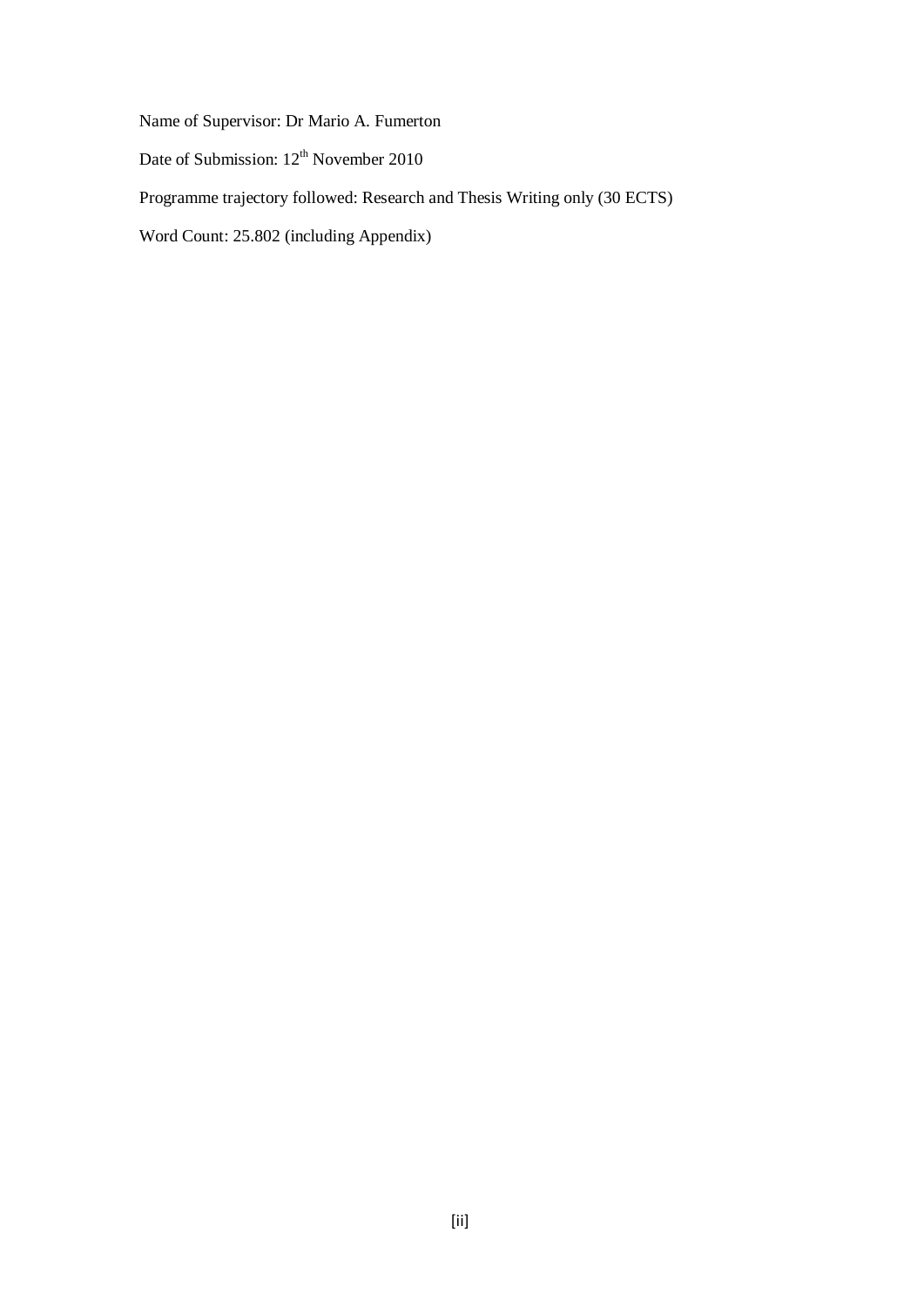**To NgorJoe,**

which in the Mende dialect means elder-wise Jonathan.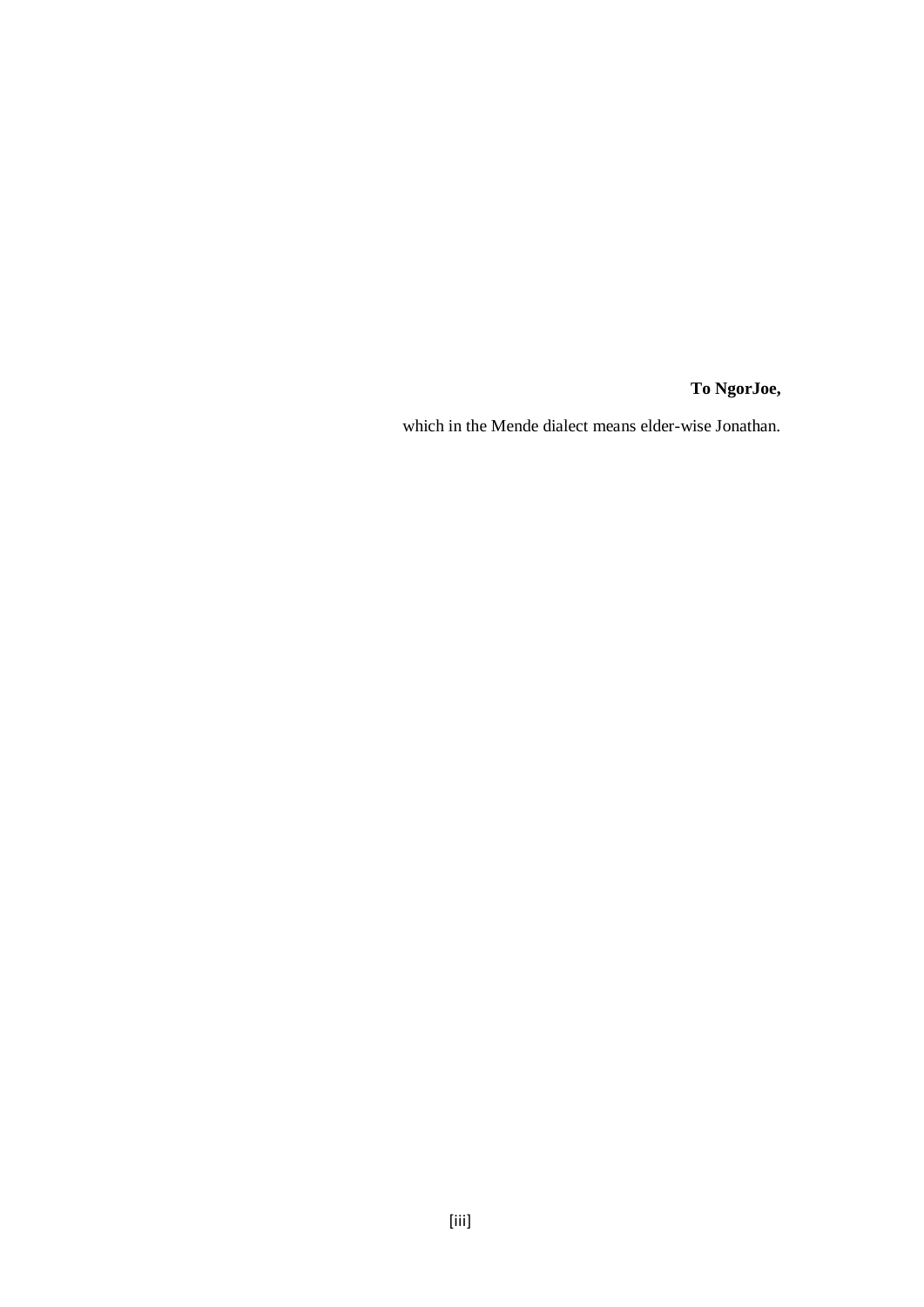## **Contents**

|--|--|

## **Chapter 1: Putting forward the research puzzle**

| <b>1.2.</b> First week on the field: Incentives for focusing on the concept of legitimacy5 |  |
|--------------------------------------------------------------------------------------------|--|
|                                                                                            |  |
|                                                                                            |  |
|                                                                                            |  |
|                                                                                            |  |
|                                                                                            |  |
|                                                                                            |  |

## **Chapter 2: On the field**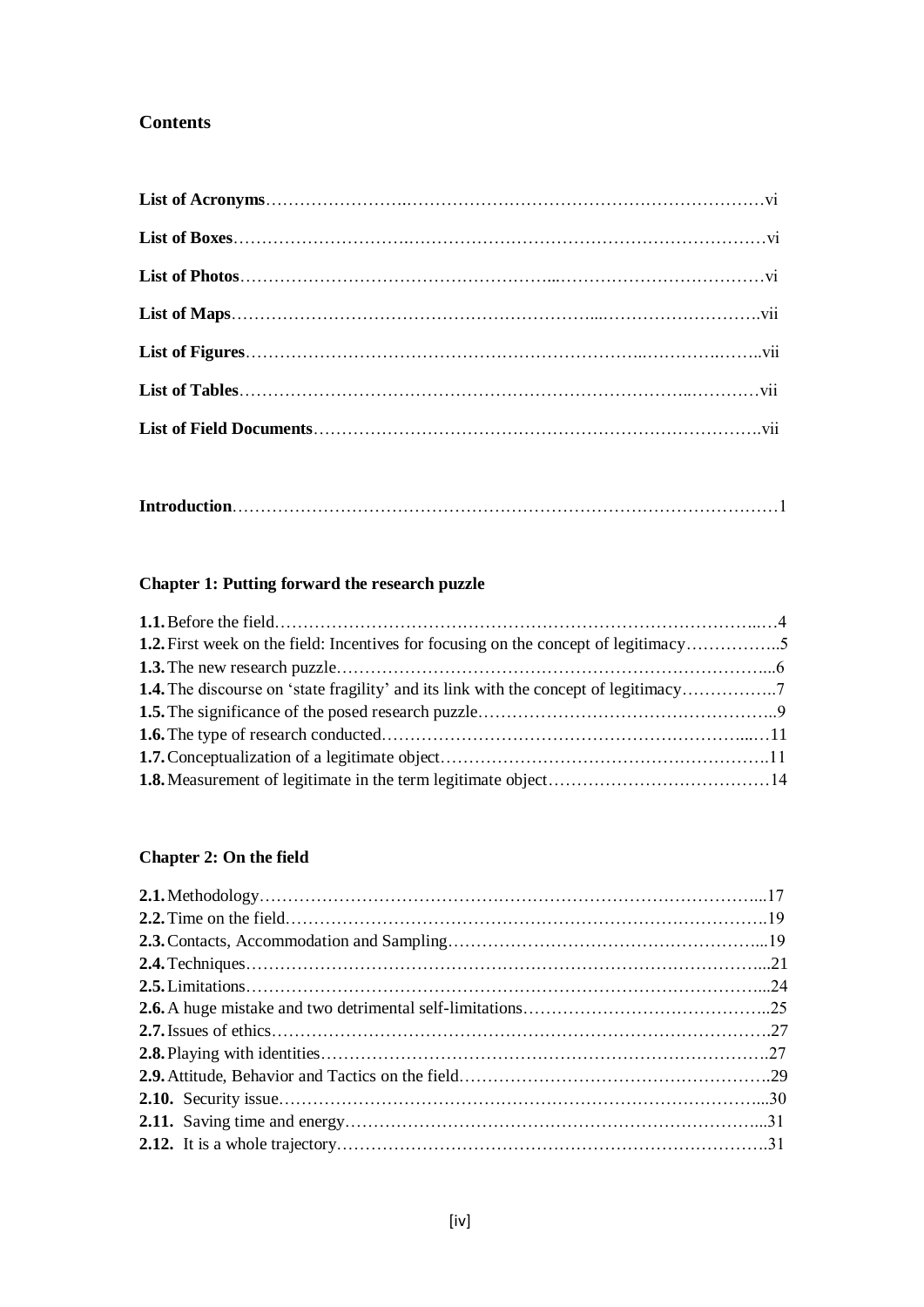# **Chapter 3: Legitimacy and its sources**

| <b>3.4.</b> The regime: The institution of the elections and the institution which defines the existence |  |
|----------------------------------------------------------------------------------------------------------|--|
|                                                                                                          |  |
|                                                                                                          |  |
|                                                                                                          |  |
|                                                                                                          |  |
|                                                                                                          |  |

# **Chapter 4: Legitimacy and 'State Fragility'**

| 4.1. Investigation of the link between 'state fragility' and the concept of legitimacy 45 |  |
|-------------------------------------------------------------------------------------------|--|
|                                                                                           |  |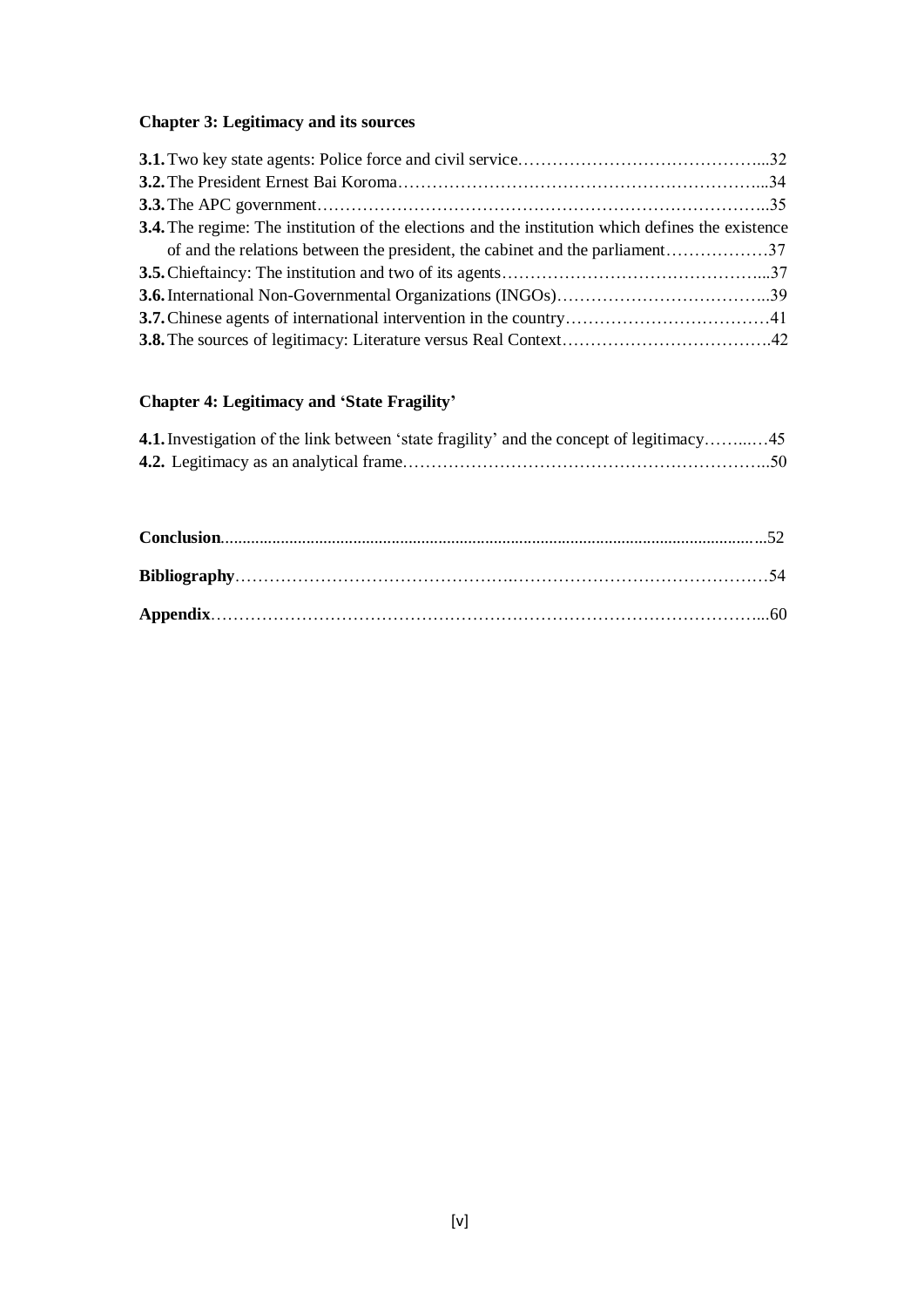## **List of Acronyms**

| <b>UN: United Nations</b>                                               |
|-------------------------------------------------------------------------|
| UNIPSIL: United Nations Integrated Peacebuilding Office in Sierra Leone |
| <b>UNDP: United Nations Development Programme</b>                       |
| INGOs: International Non-Governmental Organizations                     |
| NGOs: Non-Governmental Organizations                                    |
| <b>CSOs: Civil Society Organizations</b>                                |
| APC: All People's Congress                                              |
| SLPP: Sierra Leone People's Party                                       |
| NPRC: National Provisional Ruling Council                               |
| <b>ACC: Anti-Corruption Commission</b>                                  |
| <b>UNICEF: United Nations Children's Fund</b>                           |
| OECD: Organization for Economic Co-Operation and Development            |
| <b>IMF:</b> International Monetary Fund                                 |
| USAID: United States Agency for International Development               |
| DRC: Democratic Republic of the Congo                                   |
| FIFA: Fédération Internationale de Football Association (french)        |
| NPA: National Power Authority                                           |

#### **List of Boxes**

### **List of Photos**